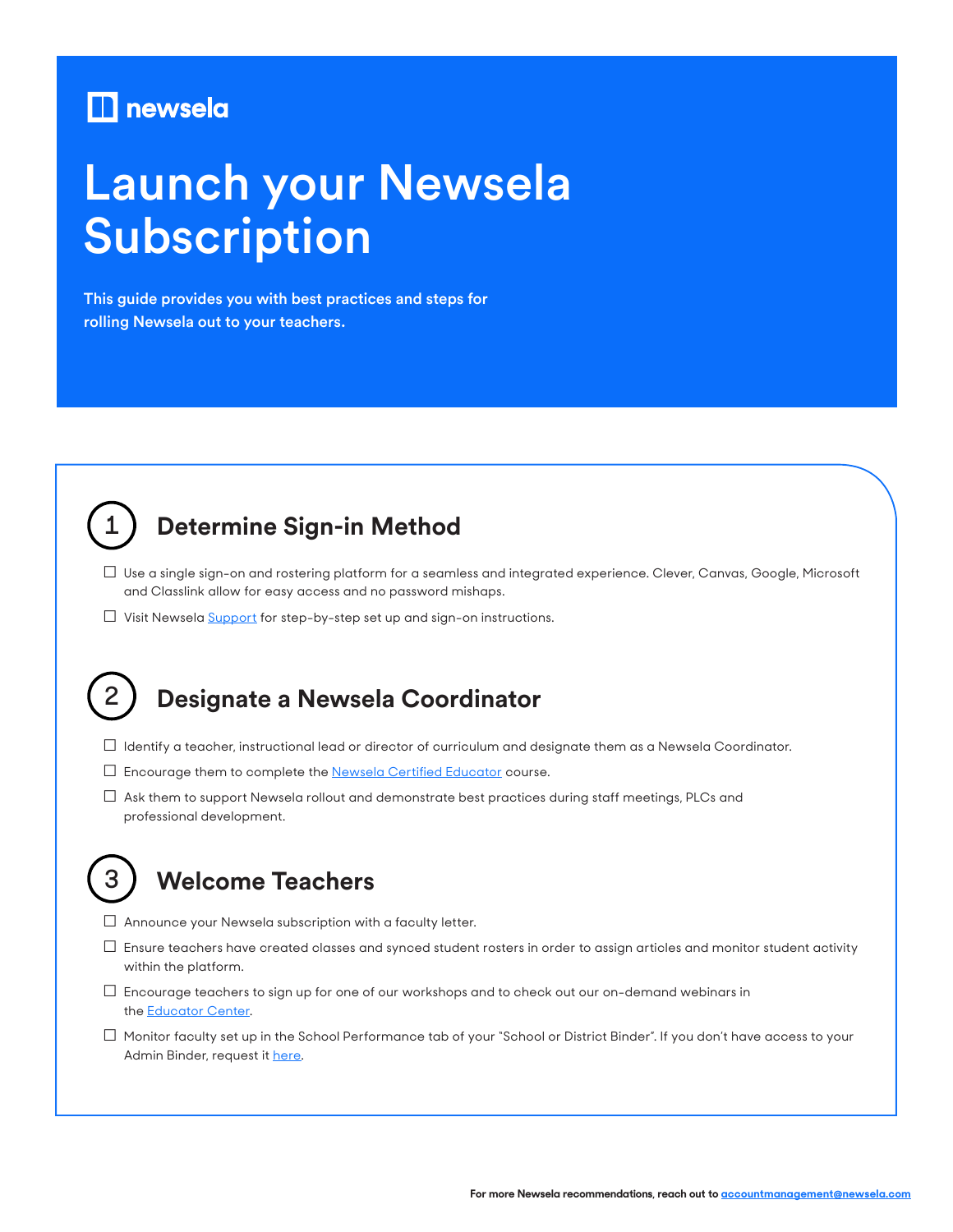# **Launch your Newsela Subscription**

| <b>Set Goals and Expectations</b>                                                                                          |
|----------------------------------------------------------------------------------------------------------------------------|
| Assure teachers assign articles in the first month by establishing administrator-set routines.                             |
| Empower Newsela champions to provide individual support to their peers with best practices and<br>classroom application.   |
| Incorporate relevant texts on Newsela into year-long curriculum.                                                           |
| <b>Continue to Inspire</b>                                                                                                 |
| Connect with teachers and school leaders regularly about their Newsela practices and challenges.                           |
| Utilize the <b>Binder</b> to oversee teacher usage and student performance.                                                |
| Build Newsela endurance through continued professional learning opportunities, available in the<br><b>Educator Center.</b> |

# **Newsela in Varied Technology Settings**



### **1:1**

Assign simultaneous readings lessons across student devices that include articles, comprehensive quizzes, and customizable writing prompts. Teachers have visibility into student responses and prompt for revisions to submitted work.



#### **Varied Setting**

Ensure teachers have access to computer labs or technology carts. Newsela's flexible structure allows teachers to utilize presentation mode for direct instruction and group center activities.



#### **On the go**

Students can download the free Newsela Student App to use on their smartphones or iPads. The app even functions without Wi-Fi so students can complete articles wherever they are.

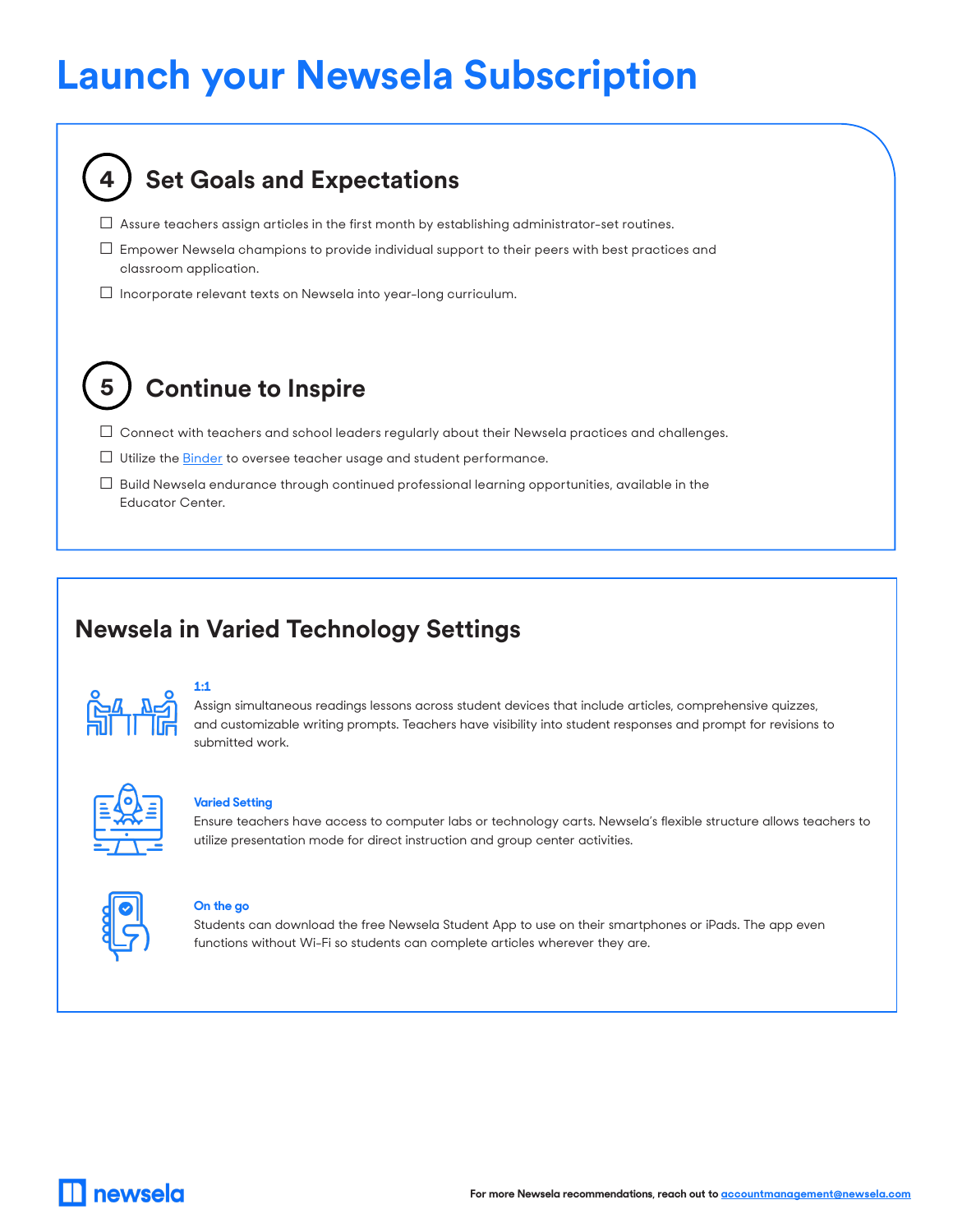# **Checklist for Admins and District Leaders**

## **First 30-60 Days**

- $\Box$  Designate a Teacher Champion to take the [NCE](https://newsela.workrails.com/item/65adc2dd-2f59-4cf5-84dd-c12450282d32) course and assist in individual school roll out.
- □ Decide on your [sign-on](https://support.newsela.com/hc/en-us/categories/360000563872-Admins) method. Use Google, Clever, Canvas, Microsoft or a Newsela username and rostering.
- $\square$  Ensure that all faculty sign up for Newsela and send them the [Checklist for Teachers.](https://go.newsela.com/rs/628-ZPE-510/images/COM-Campaign-Onboarding-Educator-Checklist.pdf)
- $\Box$  Check out which teachers are registered at your school in the **[Faculty tab](https://newsela.com/settings/#/faculty/)** and remind others to register.
- $\Box$  Set school-wide goals and share them with faculty to enhance reading stamina.

### **Middle of the Year**

- $\Box$  [Share](https://go.newsela.com/rs/628-ZPE-510/images/COM-Campaign-Onboarding-FamilyLetterEng.pdf) how your school will use Newsela in classrooms and at home with parents-your best allies in at-home reading.
- $\Box$  Meet with teachers or allow professional development time to discuss usage, progress, and classroom-support needs.
- $\Box$  Utilize the Educator Center which includes webinars, videos, and support pages, and share faculty.
- $\Box$  Monitor how students and teachers are using Newsela with your Admin [Binder](https://newsela.com/pro-binder/).
- $\Box$  Increase volume and build stamina through providing students grade-level texts to prepare them for testing season.

### **End of the Year**

- $\Box$  Send insights about student engagement with nonfiction texts to their families throughout the year.
- $\Box$  Plan for next year with Newsela by offering faculty time to update lessons, explore new content, and find new resources.
- $\Box$  Keep students reading throughout the summer on the Newsela Student app.
- $\Box$  Reflect on your school's Newsela goals and celebrate your success. Award students and teachers who have demonstrated increased engagement or creative classroom practices.